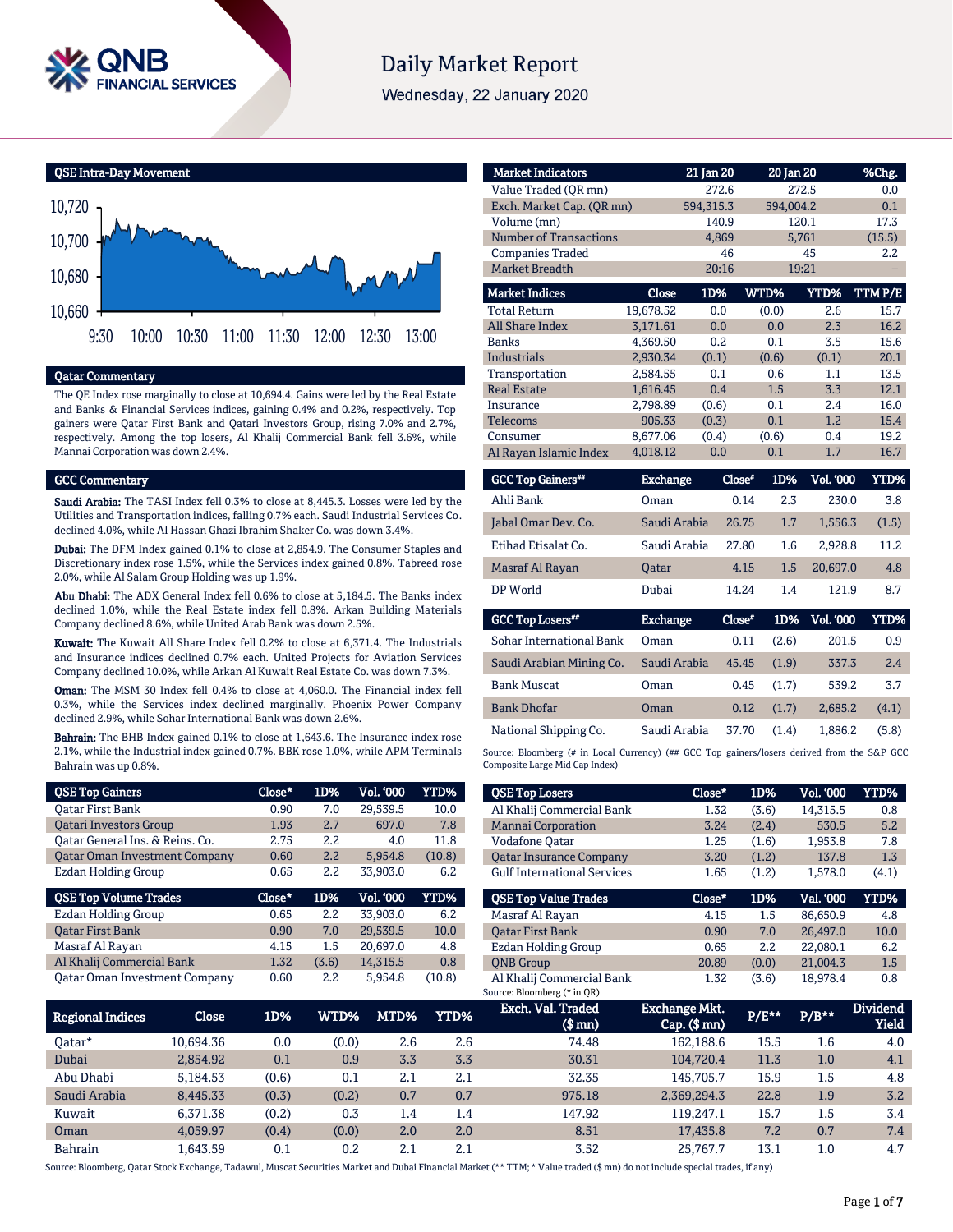# Qatar Market Commentary

- The QE Index rose marginally to close at 10,694.4. The Real Estate and Banks & Financial Services indices led the gains. The index rose on the back of buying support from Qatari shareholders despite selling pressure from GCC and non-Qatari shareholders.
- Qatar First Bank and Qatari Investors Group were the top gainers, rising 7.0% and 2.7%, respectively. Among the top losers, Al Khalij Commercial Bank fell 3.6%, while Mannai Corporation was down 2.4%.
- Volume of shares traded on Tuesday rose by 17.3% to 140.9mn from 120.1mn on Monday. Further, as compared to the 30-day moving average of 76.6mn, volume for the day was 83.9% higher. Ezdan Holding Group and Qatar First Bank were the most active stocks, contributing 24.1% and 21.0% to the total volume, respectively.

| <b>Overall Activity</b>    | Buy %* | Sell %* | Net (QR)           |
|----------------------------|--------|---------|--------------------|
| Oatari Individuals         | 26.90% | 42.62%  | (42,866,774.70)    |
| <b>Oatari Institutions</b> | 45.80% | 25.56%  | 55,170,408.72      |
| Oatari                     | 72.70% | 68.18%  | 12,303,634.02      |
| <b>GCC</b> Individuals     | 0.78%  | 0.94%   | (448, 886.64)      |
| <b>GCC</b> Institutions    | 0.48%  | 0.33%   | 398.175.84         |
| <b>GCC</b>                 | 1.26%  | 1.27%   | (50,710.80)        |
| Non-Oatari Individuals     | 12.21% | 13.42%  | (3.293.426.40)     |
| Non-Oatari Institutions    | 13.83% | 17.12%  | (8,959,496.82)     |
| Non-Oatari                 | 26.04% | 30.54%  | (12, 252, 923, 22) |

Source: Qatar Stock Exchange (\* as a % of traded value)

# Global Economic Data and Earnings Calendar

#### Global Economic Data

| Date  | Market | Source                            | <b>Indicator</b>                | Period | Actual | Consensus | Previous |
|-------|--------|-----------------------------------|---------------------------------|--------|--------|-----------|----------|
| 01/21 | UK     | UK Office for National Statistics | Jobless Claims Change           | Dec    | 14.9k  | -         | 14.9k    |
| 01/21 | Japan  | Bank of Japan                     | <b>BOJ CPI Current Forecast</b> | 102020 | 0.6%   |           | 0.7%     |
| 01/21 | Japan  | Bank of Japan                     | <b>BOJ GDP Current Forecast</b> | 102020 | 0.8%   |           | 0.6%     |

Source: Bloomberg (s.a. = seasonally adjusted; n.s.a. = non-seasonally adjusted; w.d.a. = working day adjusted)

#### Earnings Calendar

| <b>Tickers</b> | <b>Company Name</b>                           | Date of reporting 4Q2019 results | No. of days remaining | <b>Status</b> |
|----------------|-----------------------------------------------|----------------------------------|-----------------------|---------------|
| <b>MRDS</b>    | Mazaya Qatar Real Estate Development          | 22-Jan-20                        | 0                     | Due           |
| <b>DHBK</b>    | Doha Bank                                     | 26-Jan-20                        | $\overline{4}$        | Due           |
| QIIK           | <b>Oatar International Islamic Bank</b>       | 28-Jan-20                        | 6                     | Due           |
| <b>QFLS</b>    | <b>Qatar Fuel Company</b>                     | 29-Jan-20                        | 7                     | Due           |
| <b>CBQK</b>    | The Commercial Bank                           | 29-Jan-20                        | 7                     | Due           |
| <b>IHGS</b>    | <b>Islamic Holding Group</b>                  | 29-Jan-20                        | 7                     | Due           |
| <b>NLCS</b>    | Alijarah Holding                              | 30-Jan-20                        | 8                     | Due           |
| QIGD           | <b>Oatari Investors Group</b>                 | $2-Feb-20$                       | 11                    | Due           |
| QATI           | <b>Qatar Insurance Company</b>                | 2-Feb-20                         | 11                    | Due           |
| <b>VFQS</b>    | <b>Vodafone Qatar</b>                         | 3-Feb-20                         | 12                    | Due           |
| <b>MCGS</b>    | Medicare Group                                | 4-Feb-20                         | 13                    | Due           |
| <b>UDCD</b>    | <b>United Development Company</b>             | 5-Feb-20                         | 14                    | Due           |
| IQCD           | <b>Industries Qatar</b>                       | 5-Feb-20                         | 14                    | Due           |
| <b>OIMD</b>    | <b>Qatar Industrial Manufacturing Company</b> | 5-Feb-20                         | 14                    | Due           |
| <b>DOHI</b>    | Doha Insurance Group                          | 12-Feb-20                        | 21                    | Due           |
| <b>ORDS</b>    | Ooredoo                                       | 13-Feb-20                        | 22                    | Due           |

Source: QSE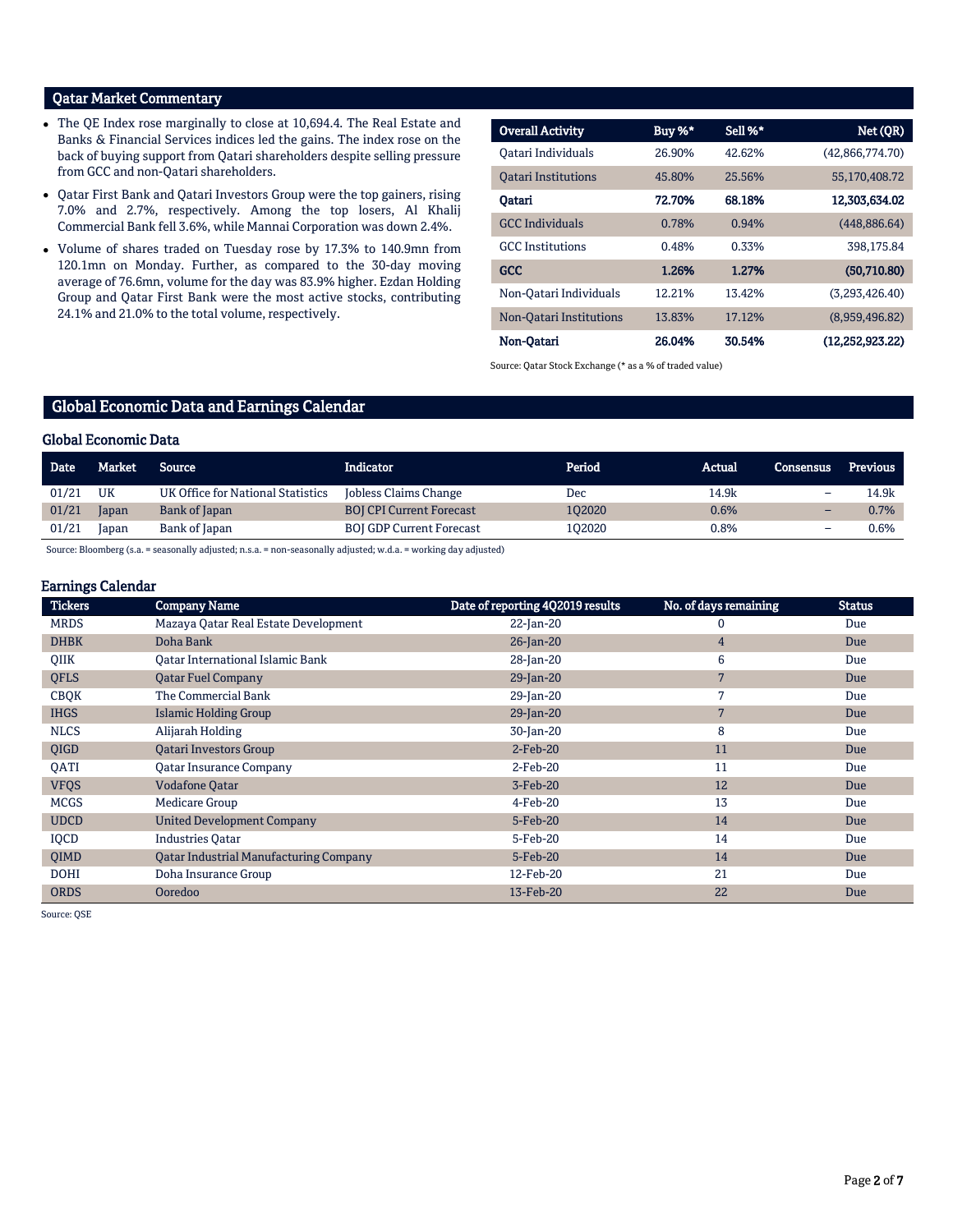# News

# Qatar

- QIBK announces successful execution of \$650mn Formosa Sukuk issuance – Qatar Islamic Bank (QIBK) announced successful execution of Formosa Sukuk issuance under its \$4bn Trust Certificate Issuance Program, dual listed on the Taipei and Irish Stock Exchanges. Under this program, a \$650mn tranche was issued with a maturity of five years. The issuance was part of QIBK's strategy to diversify funding from new markets. This is the first ever Reg S Sukuk issue to be listed on the Taipei stock exchange and attracted strong interest from investors globally especially Asia, and was arranged by Standard Chartered Bank (Taiwan) Limited. This success confirms the trust of international investors in Qatar's economy, QIBK's strategy and the strength of its financial position. (QSE)
- Ashghal signs contracts for citizens' sub-division infrastructure projects worth QR4bn – Ten contracts with a total value of around QR4bn were signed for infrastructure development projects of citizens' sub-divisions by the Public Works Authority (Ashghal). The proposed project will serve more than 8,400 land plots across 10 areas in the north, south and west of the country and planned to be started during the first quarter of this year. All the contracts have been given to Qatari companies. The Ashghal's President signed the new contracts with the representatives of the awarded companies. The areas concerned include Al Ebb, Leabaib, Jeryan Nejaima, Al Duhail South, Umm Lekhba, Al Mearad and Al Meshaf South. Upon completion, the projects will provide advanced infrastructure including 223 kilo meters of roads, 325 kilo meters of pedestrian and bicycle paths, more than 20,000 parking lots, about 192 kilo meters of sewage networks, 305 kilo meters of storm water and groundwater drainage networks and 142 kilo meters of treated sewage effluent (TSE) networks. (Gulf-Times.com)
- PSA: Qatar maintains its leadership position in the list of countries with lowest unemployment rate globally – Qatar maintains its leadership position in the list of countries with lowest unemployment rate globally, according to a new data released by the Planning and Statistics Authority (PSA). As per the data, unemployment rate in Qatar remained stable at 0.1% during 3Q2019. The average unemployment in the European Union stood at 12%, while it is 8% for the countries of the Organization for Economic Cooperation and Development (OECD).On the other hand, the number of economically active population increased in 3Q2019 by about 6,000 individuals, or 0.3% as compared to 2Q2019. The number of economically active Qatari residents increased during the third quarter by about 187 individuals or 0.2% over the second quarter. The number of non-Qatari individuals increased 0.3% in third quarter. PSA manpower survey showed that the number of participants in the workforce increased from 2,051,619 during the second quarter to 2,057,219 workers during the third quarter. The number of job seekers, according to the definition of the International Labor Organization, reached 2,205 during the third quarter. (Qatar Tribune)
- Societe Generale: Fast-paced growth of Qatari economy expected to continue this year – Fast-paced growth of the Qatari economy is expected to continue this year with

acceleration from the country's non-hydrocarbon sector, French multinational investment bank and financial services company Societe Generale has said in its latest update. According to Societe Generale, Qatar's economy is expected to grow at 2.6% in 2020, in light of the country hosting the 2022 World Cup, which should support investments and activity in the construction, tourism, and transportation sectors. Qatar is the world's leading exporter of LNG and holds the third largest gas reserves in the world (estimated at 16% of the global total), it said. Like other Gulf countries, Qatar has been hit by a global decline in oil prices since 2014. However, the economic results have been better than that of its neighbors, due to successful economic diversification, namely via the development of largescale projects. After falling to a deficit of 5.5% in 2016, Qatar's surplus of the budget balance stood at an estimated 4.8% in 2018, backed by restrained government spending and higher energy prices (hydrocarbon exports still account for nearly 50% of the government's total revenues). For 2019, the International Monetary Fund has forecast a surplus of 6.6%. The country's debt-to-GDP ratio grew in recent years, up to 53.4% in 2018, but is expected to moderate to 44.8% by 2020. (Gulf-Times.com)

- Qatar's CAA signs agreement with European Aviation Safety Agency - Qatar's Civil Aviation Authority (CAA) signed an agreement with the European Aviation Safety Agency (EASA) on the collection and exchange of information on civil aviation safety in accordance with the EU Ramp Inspection Program. Under the agreement, the CAA is joining the EU Ramp Inspection Program. The agreement also boosts cooperation and exchange of information between CAA and EASA, in addition to possible exchange of the program database between the two sides. (Gulf-Times.com)
- Qatar, FIFA present joint World Cup 2022 Sustainability Strategy – Developing human capital, safeguarding workers' rights and delivering innovative environmental solutions are among the commitments outlined in the first-ever joint FIFA World Cup Qatar 2022 Sustainability Strategy presented by Qatar and FIFA. The issues and initiatives that form the framework of the strategy, which was published on Tuesday, were identified with the help of a thorough and continuous consultation process with local and international stakeholders, and thematic experts through surveys, workshops, meetings and the circulation of drafts, the Supreme Committee for Delivery & Legacy (SC) and FIFA said in a statement. Further, the development process for the strategy also included a full human rights salience assessment, a first for a mega-sporting event. (Gulf-Times.com)
- CRA invites public comments on Qatar Spectrum Outlook The Communications Regulatory Authority (CRA) has published a public consultation on Qatar Spectrum Outlook aimed at providing an opportunity for interested parties and stakeholders to send their views and comments on the draft document 'Qatar Spectrum Outlook 2022' by February 20, 2020. The Qatar Spectrum Outlook 2022 aims to provide stakeholders with an overview of CRA's overall approach and planned activities related to meeting the expected spectrum demand for commercial mobile services, satellite services, broadcasting service and program making and special events applications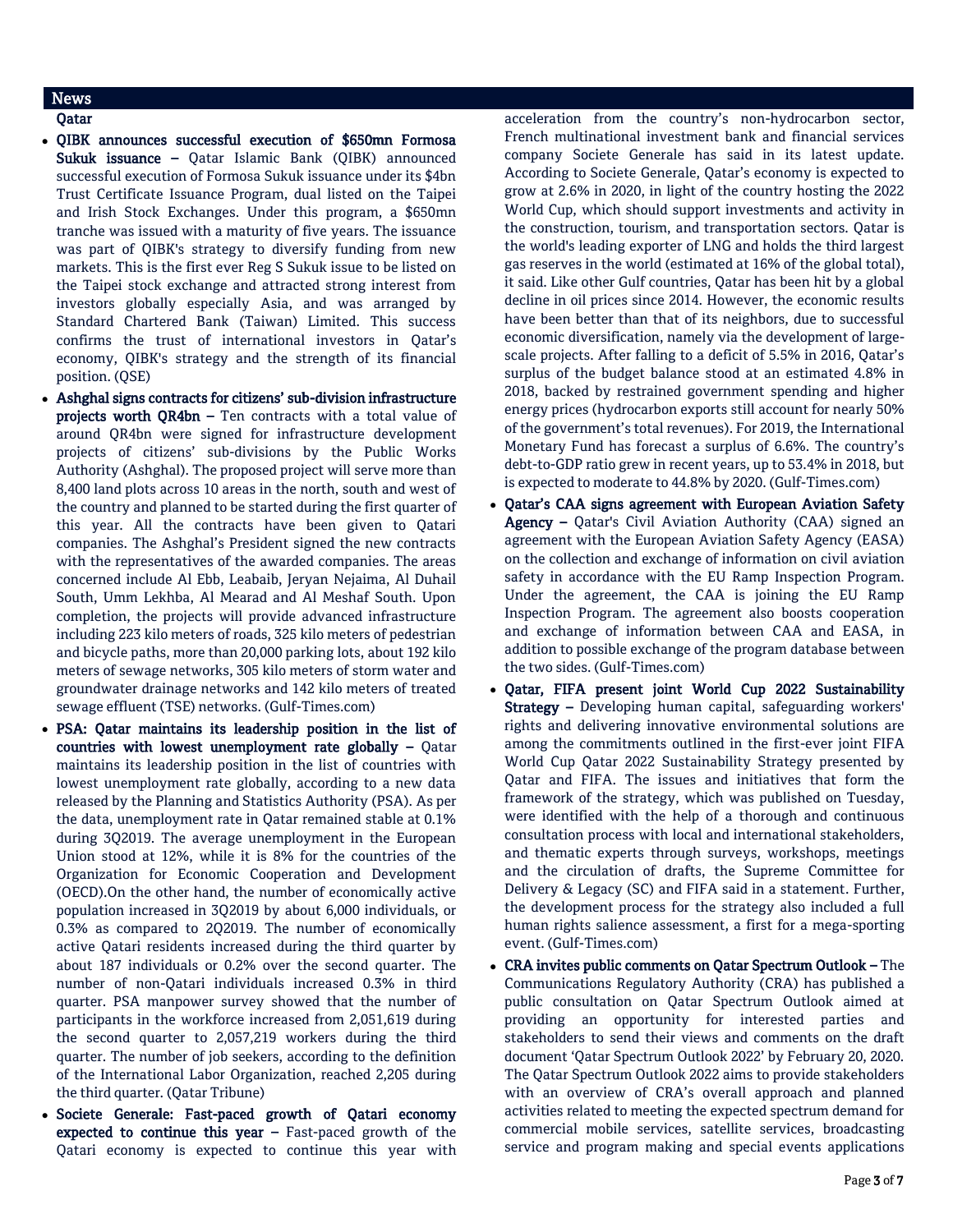over the next three years. In the document, CRA presented its spectrum management priorities through its three-year spectrum outlook for the period 2020-2022. The outlook is expected to cover the prioritization of spectrum work in the short-term and to be updated and published after the approval from competent authorities reflecting consideration of submissions from interested parties and stakeholders. The document outlines CRA's plans to address issues related to access to spectrum and enabling new technologies, and to make resources available to support telecommunications services and applications that are expected to require new or additional spectrum in the coming years, especially during the hosting of the 2022 FIFA World Cup. (Qatar Tribune)

#### International

- UK jobs boom returns as Bank of England considers rate cut British job growth was the strongest in nearly a year in the three months to November, according to data that could weaken the case for an interest rate cut by the Bank of England next week. Tuesday's reading showed the number of people in employment rose by 208,000 to 32.90mn, the biggest increase since the three months to January 2019 and much stronger than the median forecast in a Reuters poll for a rise of 110,000. The Office for National Statistics said the strong jobs growth reflected a particularly weak three-month period to August when jobs fell, but the data also showed the employment rate hit a record high of 76.3% and jobs growth was driven by hiring as well as self-employment. (Reuters)
- Trade truce lifts German investor morale to highest since 2015 A truce in the US-China trade dispute has left German investors at their most optimistic since mid-2015, a leading survey showed, but its compiler cautioned that the growth outlook for Europe's dominant economy remains subdued. Economic sentiment among investors rose to 26.7 in January from 10.7 in December, according to Tuesday's ZEW research institute survey - its highest reading since July 2015 and well above a forecast of 15.0. ZEW's President, Achim Wambach said the better mood was mainly due to last week's Phase 1 trade agreement between Washington and Beijing. Their 18-month conflict had dampened global growth and increased business uncertainty. "This gives rise to the hope that the trade dispute's negative effects on the German economy will be less pronounced than previously thought," Wambach said. (Reuters)
- Germany likely to lose the most from trade diverted by US-Sino deal – The trade deal struck by the US and China will divert trade away from European exporters, experts said on Tuesday, and Germany is likely to be affected the most. Washington and Beijing last week reached a truce in their 18-month trade war, which slowed global economic growth and increased business uncertainty. The initial agreement calls for China to buy more US goods and services. The Phase 1 agreement will redirect global trade flows and cut demand for European goods worth nearly \$11bn, Gabriel Felbermayr, President of the Kiel Institute for the World Economy, said. The European Union is now checking to see whether the agreement complies with the rules of the World Trade Organization. "Among the EU countries, Germany is particularly affected, and among the sectors,

especially aircraft and vehicle manufacturing," Felbermayr said. (Reuters)

 BoJ raises growth forecast, signals status quo on policy outlook – The Bank of Japan (BoJ) nudged up its economic growth forecasts on Tuesday and was cautiously optimistic about the global outlook, though it said ongoing risks meant it was far to soon to consider scaling down its massive stimulus program. The central bank signaled an expected domestic boost from a government fiscal spending package and Governor Haruhiko Kuroda, citing the US-China Phase 1 trade deal, said overseas risks have subsided somewhat. At a two-day rate review that ended on Tuesday, the BoJ kept its short-term interest rate target at -0.1% and a pledge to guide 10-year government bond yields around 0%. It maintained guidance that commits to keeping rates at current low levels, or even to cut them, until risks keeping it from achieving its 2% inflation goal subside. In a quarterly review, the BoJ also revised up its growth projection for the fiscal year beginning April 2020 to 0.9% from 0.7%, helped by the government's fiscal package, and hiked its estimate for 2021. BoJ's Governor, Kuroda said Japan's \$122bn fiscal package and receding overseas risks, such as a temporary truce in the US-China trade war, would underpin growth. He was also upbeat on the outlook for capital expenditure and private consumption, saying the hit to households from last October's sales tax hike would be temporary. (Reuters)

### Regional

- GCC IPO activity to remain strong in 2020 GCC IPO markets in 2020 could see healthy activity, given that corporates who were waiting for state-owned enterprises to provide leadership in primary equity markets could enter the market. However, secondary equity markets would continue to be key for valuation in our view, along with stable geopolitics in the backdrop of impending US elections and a resolution to Brexit, according to KAMCO Research. Government initiatives and regulatory reforms like easing foreign strategic ownership limits of 49% would be welcome for both primary and secondary markets, as seen in 2019. Initiatives and policies that support and encourage SMEs and family business to take the IPO route would also aid primary equity markets and investors to tap into entities with a wide variety of business models and product offerings. Apart from privatized state-owned issuances, other corporates witnessed lower IPO issuances, despite most GCC secondary markets witnessing gains in 2019. IPO ambitions for these corporates were potentially deferred for higher investor participation in future, given that most of primary market liquidity was taken up by the IPOs of the aforementioned state -owned enterprises. Country level participation in the GCC was lower in 2019 than in 2018, when all countries saw representation in IPO activity. Qatar and Oman were the other participants in the region with Qatar's IPO of dairy company – Baladna, and Oman witnessing the IPO of Musandam Power (\$23.1mn), as per Bloomberg. (Peninsula Qatar)
- Saudi Arabia starts selling triple-tranche dollar bonds Saudi Arabia has launched the sale of US dollar denominated bonds with maturities of seven, 12 and 35 years, a document showed, tapping international investors as part of plans to raise \$32bn worth of debt this year. Riyadh has been borrowing extensively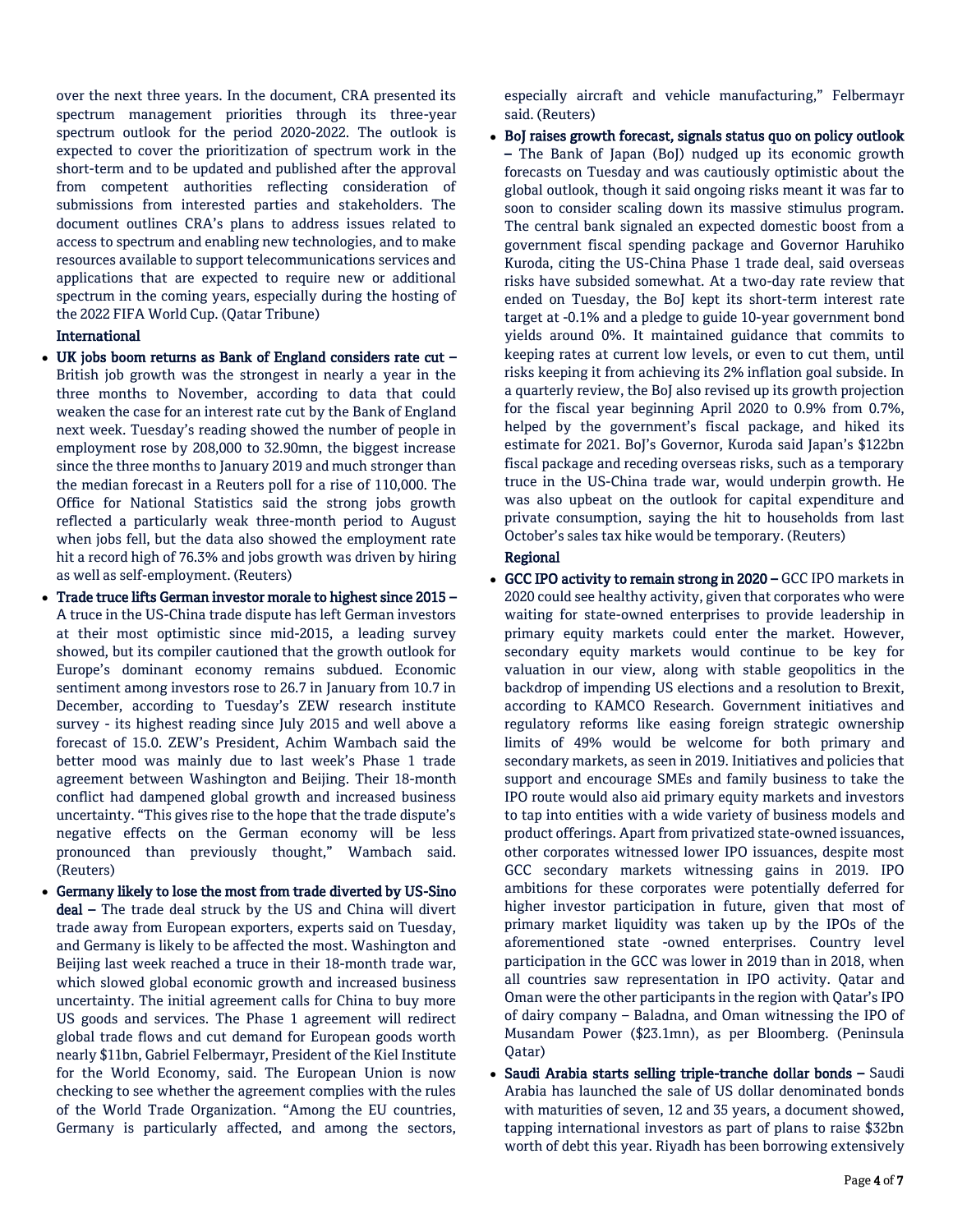over the past few years, locally and internationally, as it seeks new financing channels in an era of lower oil prices. The new debt sale, which is due to close later, will be of benchmark size, meaning each tranche is expected to be at least \$500mn, a document issued by one of the banks leading the deal showed. The Kingdom is offering initial price guidance of around 110 basis points (bps) over US Treasuries for the seven-year paper, the document showed, 135 bps over the benchmark for the 12 year tranche, and 180 bps over for the 35-year - its longest ever international debt tranche. (Zawya)

- Saudi Arabia's Energy Minister welcomes Russia's Novak reappointment – Saudi Arabia's Energy Minister, Prince Abdulaziz bin Salman said he welcomes the reappointment of Alexander Novak as Russia's Energy Minister adding it was important for Saudi Arabia and Russian cooperation within the OPEC+ group. "I'm so happy his term was extended," he told Reuters after meeting the Head of Russian Direct Investment Fund, Kirill Dmitriev on the sidelines of the World Economic Forum in Davos. Dmitriev was also one of the key architects of Russia's deal to join OPEC's production cuts in 2017. Saudi Arabia's energy minister also added that he understood that noone in Russia was contemplating quitting the so-called OPEC+ deal in March. He said at the World Economic Forum's annual meeting in Davos that it was important for OPEC+ to meet in March to review its current deal. (Reuters)
- Saudi Aramco IPO proceeds to fund Saudi Arabian industry, including defense – Saudi Arabia will pump the proceeds from last month's listing of oil giant Saudi Aramco into the local economy over several years, including building up the domestic defense industry amid tensions with Iran, its Finance Minister, Mohammed Al-Jadaan said. "We in Saudi have to focus on the economy and reform, we firmly believe the disputes can only be resolved by dialogue," he said. (Reuters)
- Saudi Arabia's oil exports down 10.47% in November Saudi Arabia's crude oil exports declined during last November by 10.47% YoY however, registered the highest level in 2019. The Kingdom's crude exports amounted to 7.37mn bpd last November, compared with 8.2mn bpd in the same period a year earlier, according to the Joint Organisations Data Initiative (JODI). On a monthly basis, Saudi oil exports increased in November by 4.5%, compared with its level in October at 7.06mn bpd. It is worth noting that Saudi production decreased in November by 3.2% YoY to 9.89mn bpd, in line with the OPECled output cuts. (Zawya)
- Saudi Arabia's December CPI up 0.2%, first yearly increase in 2019 – Saudi Arabia's consumer price index (CPI) rose 0.2% in December from a year earlier, government data showed, reversing a deflationary trend that lasted most of 2019. The increase was fueled by rises in the price of food and beverages, restaurants, hotels and education, according to data from the General Authority for Statistics. The CPI rose 0.1% in December from November, the data showed. (Zawya)
- STC's CEO sees potential for Middle East and Africa expansion Saudi Telecom Co. (STC), the Kingdom's largest phone operator, sees potential for expansion in the Middle East and parts of Africa, Chief Executive Officer, Nasser Sulaiman Al Nasser said. STC, which has already raised \$1.25bn in an offering of Sukuk, or Islamic bonds, would be able to tap the same source again to

fund any expansion, Al Nasser said. He also said that "our strategy is when we see a viable target that will actually add value and bring the right return, we will not shy to expand. I believe that the region and part of Africa has the potential. Any plans by authorities to grant Mobile Virtual Network Operator licenses to foreign companies will be an opportunity to sell them our assets and network set-up, so there is potential to partner with them," he said. (Bloomberg)

- Saudi Solidarity and Aljazira Takaful ink new merger MoU Solidarity Saudi Takaful Company and Aljazira Takaful Taawuni Company have signed an amended non-binding memorandum of understanding (MoU) to evaluate a potential merger between the two firms. Accordingly, the two companies will conduct inspections on the technical, financial, legal, and actuarial aspects of the merger deal terms and conditions. Aljazira and Solidarity agreed that evaluation will be based on the equity book value and the adjusted equity book value as of December 31, 2019, according to a statement to the Saudi Stock Exchange (Tadawul). The new agreement is valid until the end of September 2020. (Zawya)
- SAGIA inks \$164mn factory MoU with China's Shen Gong The Saudi Arabian General Investment Authority (SAGIA) announced signing a memorandum of understanding (MoU) with China's Shen Gong New Materials to establish an intelligent electronic manufacturing facility. The factory will be carried out through three phases, SAGIA revealed. In the first phase of the factory, investments will reach \$164mn. It is worth noting that the new manufacturing facility will produce plastics and lighting materials. (Zawya)
- Hilton plans to open 50 more luxury hotels in Saudi Arabia, hire 7,500 workers – Hilton is all set to quadruple its luxury hotel portfolio in Saudi Arabia by opening more than 50 additional hotels in the Kingdom in the next five years. In a statement sent to Zawya, the company said that it intends to hire an additional 7,500 workers throughout the same period, tripling its current workforce of 2,500. The global hospitality company, which has a portfolio of 6,000 properties worldwide, made the announcement amid reports that Saudi Arabia is embarking on a multi-billion-dollar infrastructure bonanza to diversify its economy and ramp up the tourism industry. Hilton operates 14 properties, including five of its industry-leading brands in Saudi Arabia – Waldorf Astoria, Conrad, Hilton Hotels & Resorts, DoubleTree by Hilton and Hilton Garden Inn. Just last year, the company opened two new hotels and signed into its pipeline at least nine more, including one property that carries the Embassy Suites by Hilton brand, three locations under the DoubleTree by Hilton name and one Waldorf Astoria. Hilton's Vice President for development in the Middle East and Africa, Carlos Khneisser said that Saudi Arabia is "an incredibly exciting and dynamic market. We are fully committed to supporting the government's approach to opening the country to tourism and its Vision 2030." According to Deloitte, hotels in Riyadh saw a 5% increase in average occupancy levels during the first half of 2019 compared to the same period in 2018. However, the hoteliers incurred a 6% decline in revenue per available room (RevPAR) due to increasing room supply and competition. (Zawya)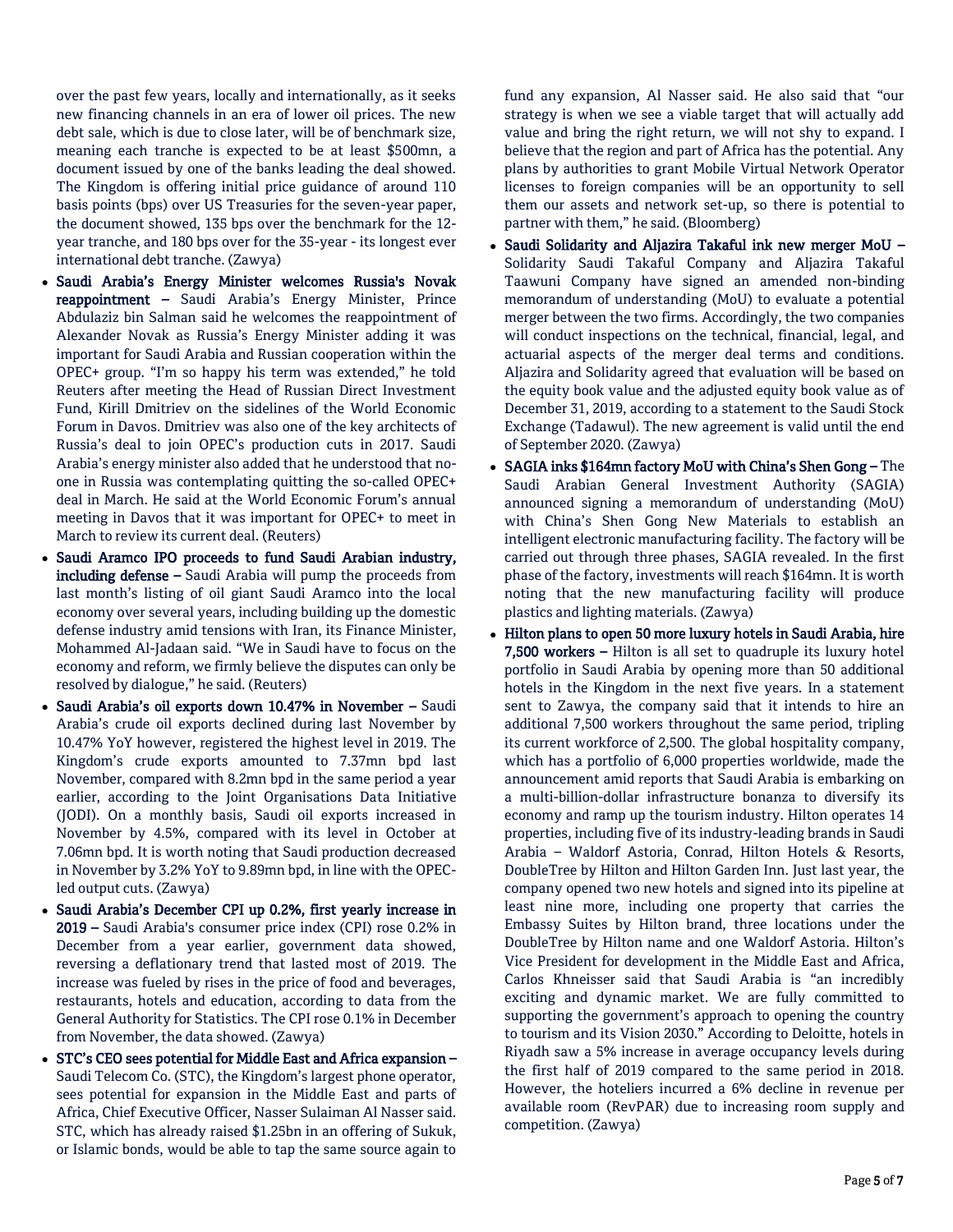- Dubai registers 16.7mn tourists in 2019, Chinese visitors rise The number of foreign overnight visitors to Dubai increased 5.1% to 16.7mn in 2019, helped by a rise in Chinese visitors even as tourists from top source market India fell, the government said. Tourism is an important contributor to state revenue in Dubai, which will host the EXPO 2020 world fair from October and has targeted 20mn tourists by this year. Dubai, which has spent large amounts developing its tourism sector and lacks the oil wealth of some of its neighbors, had seen growth in visitor numbers slow to less than 1% in 2018. Almost 2mn Indians visited Dubai last year, a statement from Dubai's government media office said, compared to more than 2mn in 2018. Specific numbers for both years were not disclosed. The number of Chinese visitors rose 15.5% to 989,000. Dubai's top six source markets for 2019 were India, Saudi Arabia, the UK, Oman, China and Russia which together accounted for more than 7mn visitors. Dubai is targeting more than 23mn visitors by 2025. (Reuters)
- DP World CEO very bullish on Africa growth The CEO of Dubai-based port operator DP World, Sultan Ahmed bin Sulayem said that he sees growth opportunities in Africa. In an interview with Bloomberg TV at Davos, he said: "I am very bullish about Africa, which shows good signs overall. Look at Egypt, for example. With good policies, with sound policies, there is growth and that mirrors our expansion. We are expanding double the capacity of our port in Sokhna in Egypt." DP World has opened a dry port in Rwanda and expects it to become a hub for cargo that will come from Dar-es-Salaam and Momabsa, he said. (Zawya)
- Dubai's DP World takes 44% stake in Swissterminal Holding Dubai state controlled port operator DP World has taken a 44% stake in Swiss container terminal operator Swissterminal Holding AG, the Dubai government said. The Mayer family, who founded the business, will remain a majority shareholder, the statement said. Financial terms were not disclosed. (Zawya)
- SHUAA Capital's unit in pact to manage portfolio of about \$400mn – SHUAA Capital said one of its offshore subsidiaries finalized an agreement to manage an investment portfolios of assets valued about \$400mn. The Dubai-based investment bank expects transaction to generate various fees however, did not provide details of the portfolio. With the deal, assets under management of SHUAA Capital and subsidiaries are at \$13.4bn. (Bloomberg)
- Kuwait's December consumer prices rise 1.5% YoY and 0.17% MoM – Central Statistical Bureau in Kuwait City published Kuwait's consumer price indices which showed that consumer prices rose 1.5% YoY and 0.17% MoM in December. Food and beverages price index rose 1.76% YoY. (Bloomberg)
- Kuwait central bank issues bonds; oversubscribed 12.125 times – The Central Bank of Kuwait (CBK) on Tuesday issued bonds and related tawarruq at a value of KD240mn, with a 2.750% rate of return. The issuance was oversubscribed by 12.125 times and registered an overall subscription demand worth KD2.91bn, according to data published by the CBK. The bonds carry a tenor of three months and will be due on April 21, 2020. Bonds and related tawarruq are local bonds offered by the CBK to banks

working in the Kuwaiti banking sector to regulate the market's liquidity. (Zawya)

- Dow Chemical's Kuwait JV picks banks for dollar bond offering – Kuwait's Equate Petrochemical Co. hired banks for a potential dollar bond sale, according to sources. The joint venture (JV) between Dow Chemical Co. and the state-owned Petrochemical Industries Co. is working with banks including HSBC Holdings, Mitsubishi UFJ, JPMorgan Chase & Co. and NBK Capital, the sources said. Equate, which has the third-lowest investment grade at S&P Global Ratings, may sell the bonds in the first quarter, the sources added. The sale could raise at least \$1bn, sources added. (Bloomberg)
- Oman sells OMR65mn 91-day bills at yield 1.836%; bid-cover at 1.26x – Oman sold OMR65mn of 91 day bills due on April 22, 2020 on January 20, 2020. Investors offered to buy 1.26 times the amount of securities sold. The bills were sold at a price of 99.54, having a yield of 1.836% and will settle on January 22, 2020. (Bloomberg)
- Fitch Ratings rates Mumtalakat's \$500mn Senior Unsecured Sukuk at 'BB-' - Fitch Ratings has assigned Bahrain Mumtalakat Holding Company's (Mumtalakat; 'BB-'/Stable/'B') \$500mn senior unsecured Sukuk certificates due on January 21, 2027 a 'BB-' rating. The certificates are issued through Mumtalakat Sukuk Holding Company (MSHC) under Mumtalakat Sukuk Trust Certificate Issuance Programme. The rating is in line with Mumtalakat's Long-Term Issuer Default Rating (IDR) and senior unsecured rating. MSHC is the issuer of the certificates and trustee. MSHC is an exempted company with limited liability incorporated in the Cayman Islands, which has been established for the sole purpose of issuing the certificates, and is owned by Mumtalakat. Fitch understands that the proceeds will be used for general corporate purposes. (Zawya)
- Bahrain's GFH to raise \$300mn with Sukuk Bahrain-based GFH Financial Group is set to raise \$300mn with five-year Sukuk, or Islamic bonds, a document showed. The investment group started marketing the notes with an initial yield guidance of around 7%. The sale received over \$650mn in demand, the document showed. The issuer is rated 'B' by S&P and Fitch. (Zawya)
- Bahrain sells BHD100mn 364-day bills; bid-cover at 1.96x Bahrain sold BHD100mn of 364 day bills due on January 21, 2021. Investors offered to buy 1.96 times the amount of securities sold. The bills were sold at a price of 97.436, having a yield of 2.6% and will settle on January 23, 2020. (Bloomberg)